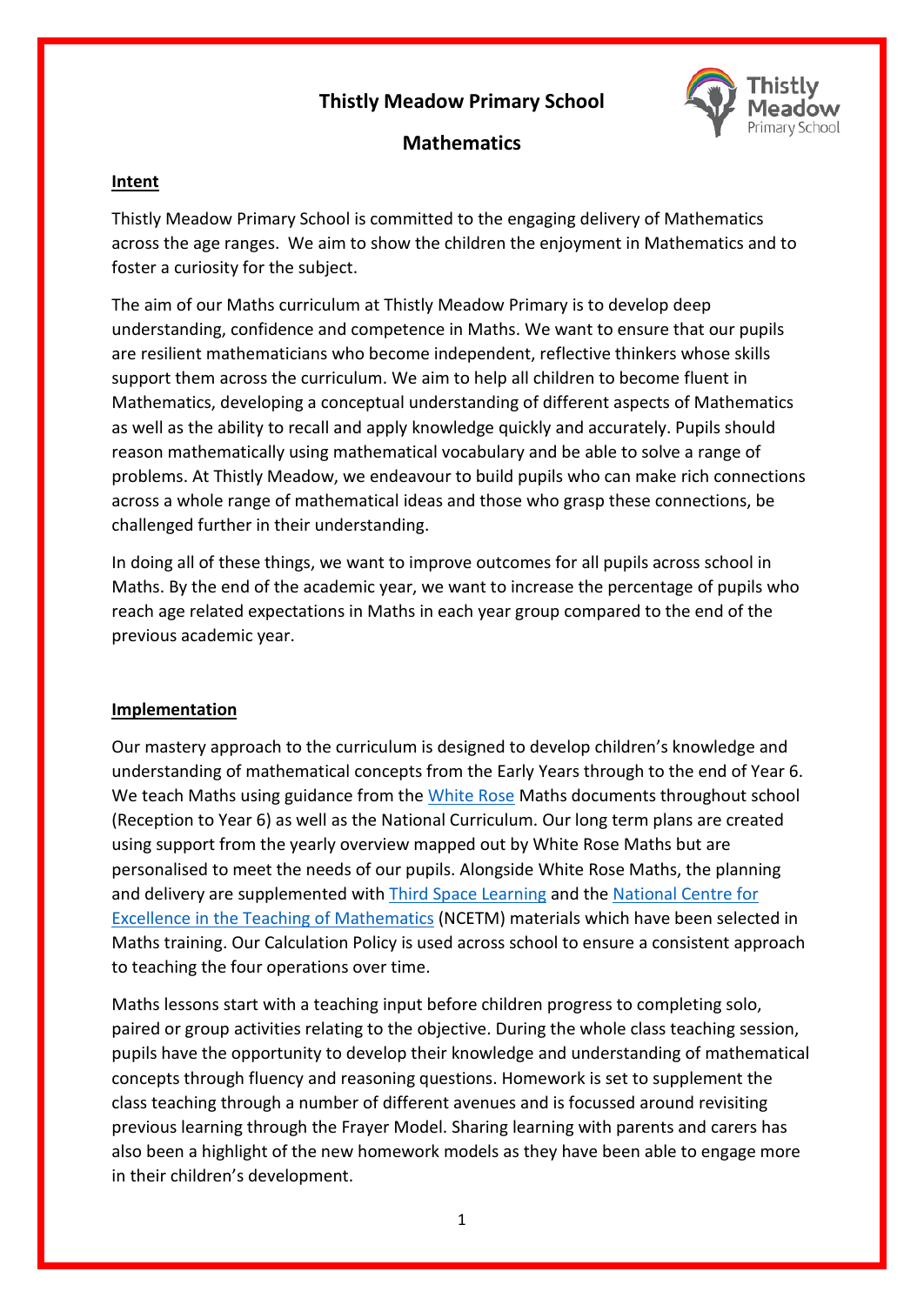In EYFS following teacher input the children will then access enhanced provision within the areas linked to the current learning in Maths. Where appropriate, objectives would be covered using the Concrete Pictorial Abstract (CPA) approach as this allows pupils to spend enough time to explore a topic through units divided into small steps. The mud kitchen, water play, construction areas, sand pit and domestic role play are some of the areas that children can explore number, shape, space and measure.

Lessons from Year 1 – Year 6 will include examples of varied fluency before progressing to reasoning and problem solving opportunities to support conceptual understanding for mastery of objectives. Pupils complete "Flashback 4" questions which supports them to be secure in different concepts. Once secure they are taught and encouraged to practice their problem solving and reasoning skills within each lesson as appropriate. Children are encouraged to explain and show their mathematical thinking and opportunities to use the correct language are used at every opportunity. This thinking is supported by stem sentences, concrete manipulatives and pictorial representations.

Further to lessons and homework, in all years, interventions take place to ensure that children who may take longer to grasp a subject or need to go over a skill multiple times before secure, are catered for. This precise teaching, individual, grouped and tutoring style work enables gaps to be minimised whilst still delivering the expected curriculum. Appropriate interventions are put in place for those children struggling to achieve at their year group expected level and there are range of materials for use throughout the school such as Numicon and Maths Tutoring.

Year 5 and 6 have short arithmetic session on a weekly basis. Year 6 use this time for pupils to have a go at a SATs style arithmetic test, they then mark this together so pupils can make improvements. Year 4 have an additional times table session on a weekly basis in preparation for the Multiplication Tables Check. Pupils use [Times Tables Rock Stars](https://ttrockstars.com/) to support their learning. Self and peer marking is a particular strength of our UKS2 pupils and this feeds into having a critical eye for their own learning and mathematical problems.

Assessment informs the teaching and learning sequence in each class. Feedback is given on children's learning in line with our Marking and Feedback Policy. In order to support teacher judgments, pupils are occasional assessed using current and reliable tests in line with the National Curriculum for Maths. At the end of each term, where appropriate gap analysis of any tests that the children complete is undertaken and the information then feeds into future planning. Year 2 and Year 6 pupils complete SATs style papers on occasions throughout the year.

Working walls, Maths incentives, challenges and reward certificates are all in place to provide information, support and supplement the hard work of the teachers in engaging children in Mathematics. These, along with opportunities for cross curricular links in the classroom gives Maths a high status and significant importance across the school day.

#### **Impact**

As a result of Maths teaching at Thistly Meadow Primary we hope to raise the percentage of pupils attaining at or above expected standard in each year group (Y1-Y6) in Maths